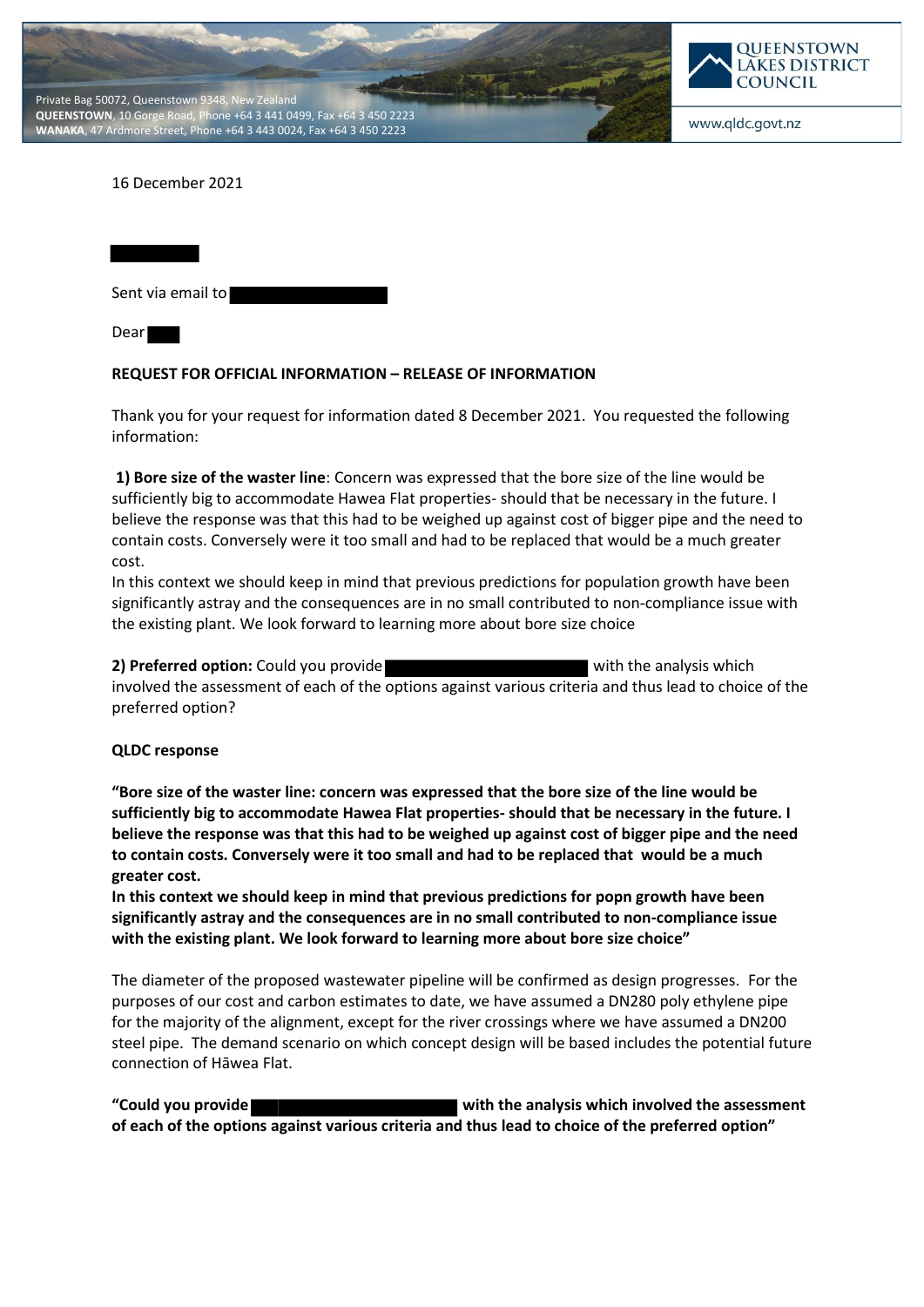Short-listed options were scored independently by QLDC subject matter experts and our appointed design team. A small representative group collectively moderated these scores. The options are:

- Option 1: new local Wastewater Treatment Plant (WWTP) and irrigation (new site)
- Option 2: expand existing WWTP and provide rapid infiltration (existing site)
- Option 3a: pipe to Project Pure following the most direct alignment
- Option 3b: pipe to Project Pure via Albert Town
- Option 4: retain the status quo (assumes interim upgrades complete) fatally flawed and carried forward as a baseline comparator only.

The following criteria were used:

- Net present value of whole-of-life costs: Present value of total cash costs of the investment over a 30y period, calculated using the public sector discount rates.
- Resilience to natural disaster: The relative speed at which acceptable service levels can be resumed following a disaster event.
- Environmental wellbeing: The net effect of the option on the physical environment, giving particular regard to how well the option:
	- o Aligns to relevant environmental strategy and policy
	- $\circ$  Minimises expected emissions through design, technology choice, ongoing operations, and/or end of life disposal
	- $\circ$  Regenerates (or provides for the regeneration of) the local natural environment
	- o Readily enables beneficial reuse of waste streams
- Achievability: How difficult and complex the option will be to implement no later than June 2026, based on the most likely (P50) project programme.
- Likelihood of consenting: How difficult and complex the option will be to secure necessary environmental and planning authorisations.
- Future-proofing/options enabling: How well the option could respond to changes in projected demand and quality standards for minimum 30 year period.
- Social wellbeing/enhancing lifestyles:
	- $\circ$  How well the option delivers improvements to visual and social (e.g. active travel, recreation amenity).
	- $\circ$  How well the options mitigate effects on the human environment (i.e. noise, traffic, hazardous substances, odour, construction, acoustic, vibration, and human health effects)

| <b>SCORES</b> | WOL | <b>RES</b> | ENV | ACH | CON | FUT | SOC |
|---------------|-----|------------|-----|-----|-----|-----|-----|
| Option 1      | 1.0 | 3.5        | 3.2 | 1.4 | 2.8 | 4.3 | 3.3 |
| Option 2      | 1.0 | 2.5        | 2.4 | 2.8 | 3.4 | 2.4 | 2.6 |
| Option 3a     | 1.0 | 3.2        | 3.7 | 2.0 | 2.5 | 3.2 | 4.1 |
| Option 3b     | 2.0 | 2.8        | 3.7 | 3.9 | 4.1 | 3.4 | 3.4 |
| Option 4      | 5.0 | 2.5        | 1.5 | 4.9 | 1.8 | 1.2 | 1.0 |

o How well the opportunity protects the area's culture and heritage